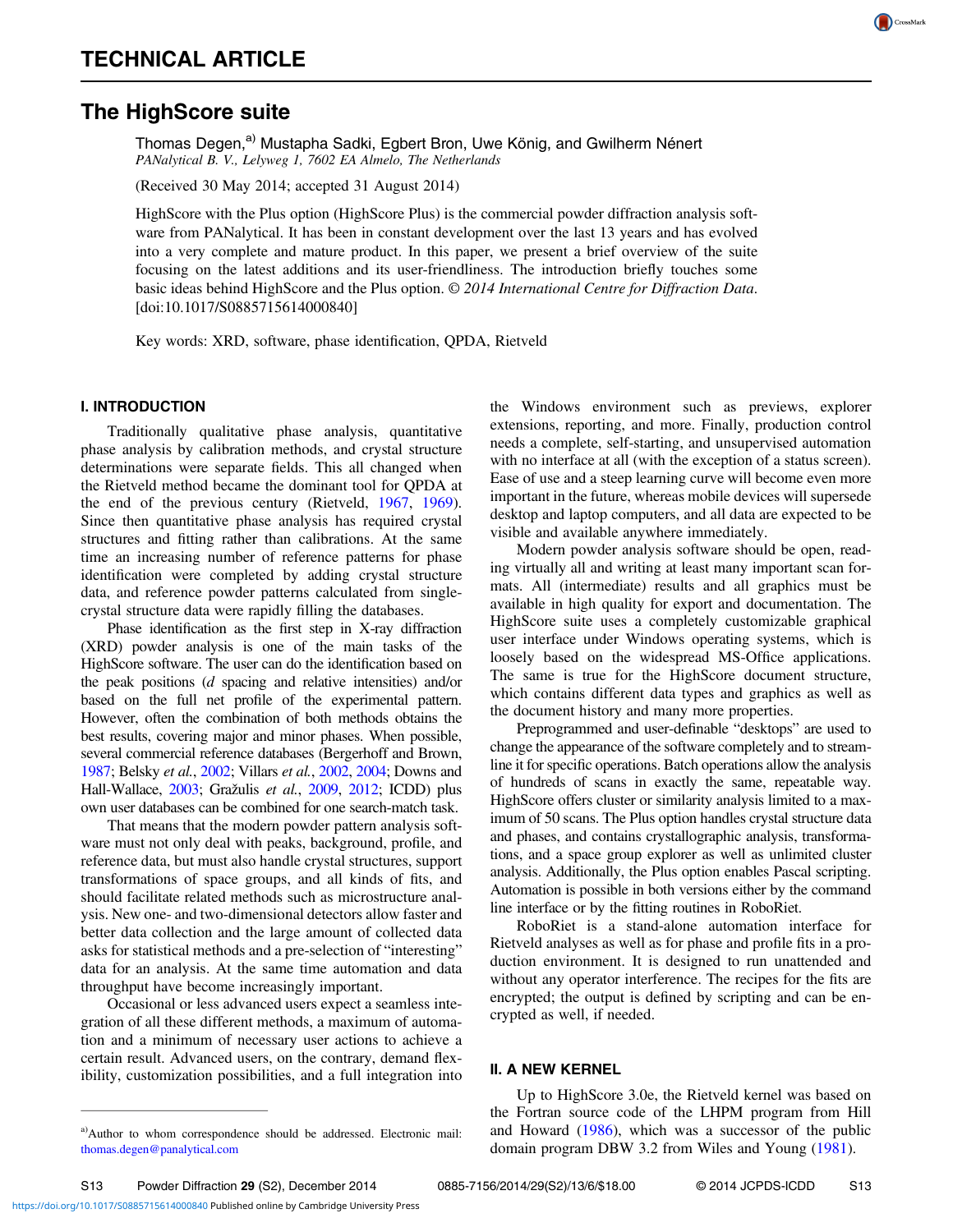For HighScore version 4.0, the fitting kernel was rebuilt from scratch in platform-independent, templated  $C_{++}$ . This is an essential step to fully utilize the ever increasing number of processors and graphics cores in modern PCs, and to easily extend future functionalities with more sophisticated algorithms and scripting. The new  $C++$  kernel has no fixed array sizes and allows us to fully exploit all resources of a PC.

A proprietary-bound constraints parameter estimation algorithm is used to solve problems in general with a nonlinear least-squares form. A Levenberg–Marquardt method (Levenberg, [1944;](#page-4-0) Marquardt, [1963](#page-4-0)) is used and resulting subproblems are solved by a modified conjugate-gradient method taking bounds into account. This approach guarantees speed and stability in comparison with the previous kernel which was based on the Fortran code.

Furthermore, the new kernel allows executing all-known refinement modes such as Rietveld, Le Bail et al. [\(1988](#page-4-0)), Pawley [\(1981](#page-5-0)), HKL file fits, and single-peak profile fits simultaneously on one single pattern. Principally, for each phase in a multi-phase model the user can now select a different fitting routine and can thus create very complex and individual refinement models.

#### **III. IMPORTANT FUNCTIONALITIES** III. IMPORTANT FUNCTIONALITIES

## A. Quantification of phases with partially known or unknown crystal structures

The classical Rietveld method can deal with a broad range of materials using the known crystal structure information. However, it becomes more difficult when these materials contain crystalline phases with unknown crystal structures, or when they contain even completely amorphous phases. To quantify these phases, an alternative method complementing the classical Rietveld approach is required. The idea is to characterize such materials, one by one, in a simple binary mixture with a well-known crystalline standard. This characterization is performed with a unit cell describing an unknown crystalline phase, which requires indexing first. Alternatively, it is performed with an arbitrary unit cell describing the whole profile of an amorphous phase. Empirical structure factors are extracted via a Pawley or a LeBail fit and are used for HKL file fit (together with a pseudo-formula mass derived from the known concentration in the binary mixture) for further quantifications following the Rietveld formalism. This method was first described by Scarlett and Madsen ([2006\)](#page-5-0) and is now implemented in HighScore with the Plus option (HighScore Plus).

This is particularly important for complex materials of industrial relevance such as blended cement containing slag, pozzolana, and fly ash (Fuellmann et al., [2013](#page-4-0)). The example, shown in Figure 1, contains up to 18 phases either amorphous or crystalline, which are treated by a mixed approach using classical Rietveld and HKL file fits using the HighScore Plus package. The issues that may arise while trying to quantify complex mixtures are out of the scope of the present contribution. We refer the reader to the appropriate literature for further reading (see Madsen et al., [2001\)](#page-4-0).

### B. Partial least-squares regression (PLSR)

PLSR is a popular data-mining method with many diverse applications, for example in spectroscopic methods (NIR,



Figure 1. (Color online) Rietveld quantification using HighScore Plus of a pozzolana cement applying HKL file fit and classical Rietveld fit [adapted from Fuellmann et al. [\(2013](#page-4-0))].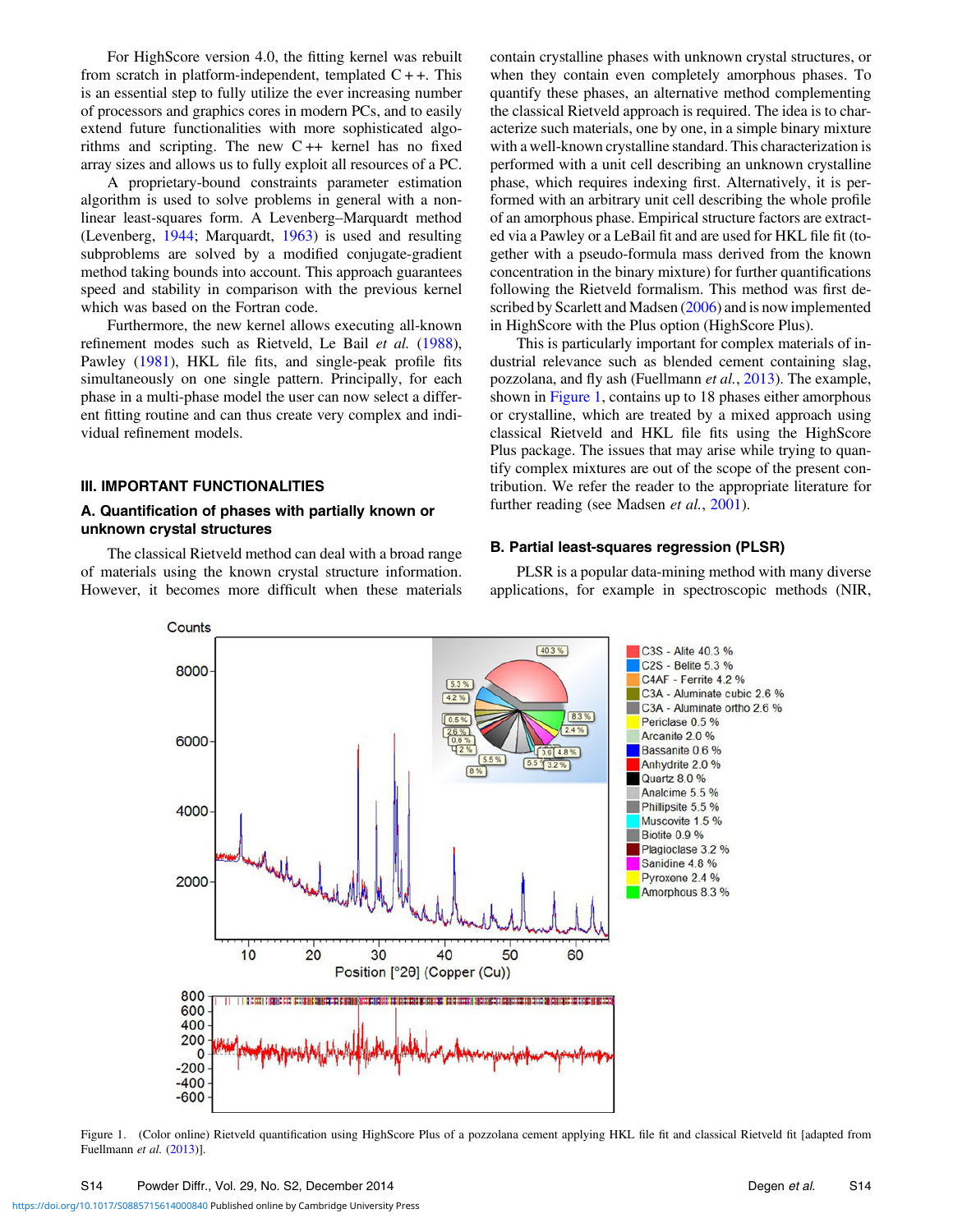FTIR, and NMR). As added in version 4.0 of HighScore, PLSR can be used as a soft-modeling tool to discover and to predict "hidden" correlations directly from the XRD raw scans. The implementation of the SIMPLS algorithm (de Jong, [1993](#page-4-0); Lohninger, [1999](#page-4-0)) in HighScore is easy to use; the evaluation and optimization of the regression model is semi-automatic and requires little knowledge of the method itself. However, PLSR can only deliver good results if the property of interest affects the diffractogram and the calibration data sets cover all possible variations in the system. Owing to the fact that PLSR is a statistical method, the number of standard samples (usually more then 20) is the most limiting factor for the development of a reliable and accurate calibration model.

PLSR as developed by Wold [\(1966](#page-5-0)) is able to predict any defined property Y directly from the variability in a data matrix X. In the case of XRD data, the rows of the data matrix used for calibration are formed by the individual scans, and the columns are formed by all measured data points at a certain diffraction angle. PLSR is particularly well-suited, when the X-matrix of predictors has more variables than observations, and when multi-collinearity among X-values exists. In fact, with PLSR we have a full-pattern approach that totally dismisses profile shapes but still uses the complete information present in the XRD data sets.

XRD enables the analysis of a wide variety of material properties. Information in XRD patterns not directly related to crystallography can be based on physical, chemical, or structural properties such as crystallinity, temperature, hardness, or oxidation state. Even more material parameters that are important for industrial processes can be derived directly from the XRD pattern by PLSR, not asking for pure phases or crystal structures being available. PLSR requires a set of samples for calibration.

One example is the quantification of  $Fe<sup>2+</sup>$  in iron sinter (König et al., submitted), an intermediate product made from iron ore fines to be fed into the blast furnace. The concentration of  $Fe<sup>2+</sup>$  is crucial for the process and must be determined. Traditionally, the  $Fe<sup>2+</sup>$  content is determined by wet-chemical methods, which are time- and cost-consuming.

In this example, 35 iron sinter samples with  $Fe<sup>2+</sup>$  content varying from 4.3 to 5.3% were analyzed by wet chemistry and also measured by the XRD. The  $Fe<sup>2+</sup>$  concentration in the samples has a small effect in peakintensities and background that can be analyzed with PLSR. The samples were used as standards to develop the PLSR model. Cross-validation was used to estimate the errors of the PLSR calibration model. Cross-validation is integrated in the software and can be performed automatically by entering the number of test sets and the required repetitions.

For the  $Fe<sup>2+</sup>$  content of the 35 samples analyzed by PLSR, a root-mean-square error of prediction (RMSEP) of 0.16% was calculated. The RMSEP value is an estimate for the prediction quality. It represents  $\pm 1$  sigma error of the predicted values. This value has the same unit as the prediction values, in this example it is in % of predicted  $Fe^{2+}$ . The quality of the calibration can be monitored in several evaluation plots as illustrated in Figure 2.

[Figure 3](#page-3-0) shows a comparison of  $Fe<sup>2+</sup>$  content obtained from wet chemistry and from PLSR. It clearly shows that the XRD in combination with PLSR is a robust and fast alternative to time- and cost-consuming wet-chemical methods. Most importantly, this method allows getting access to noncrystallographic information, in this case the  $Fe<sup>2+</sup>$  content, which is not directly accessible from a diffraction experiment. The example also demonstrates the great potential of XRD for controlling and monitoring processes and material properties in industrial environments.



Figure 2. (Color online) Screenshot of PLSR plot as implemented in version 4.0 of HighScore.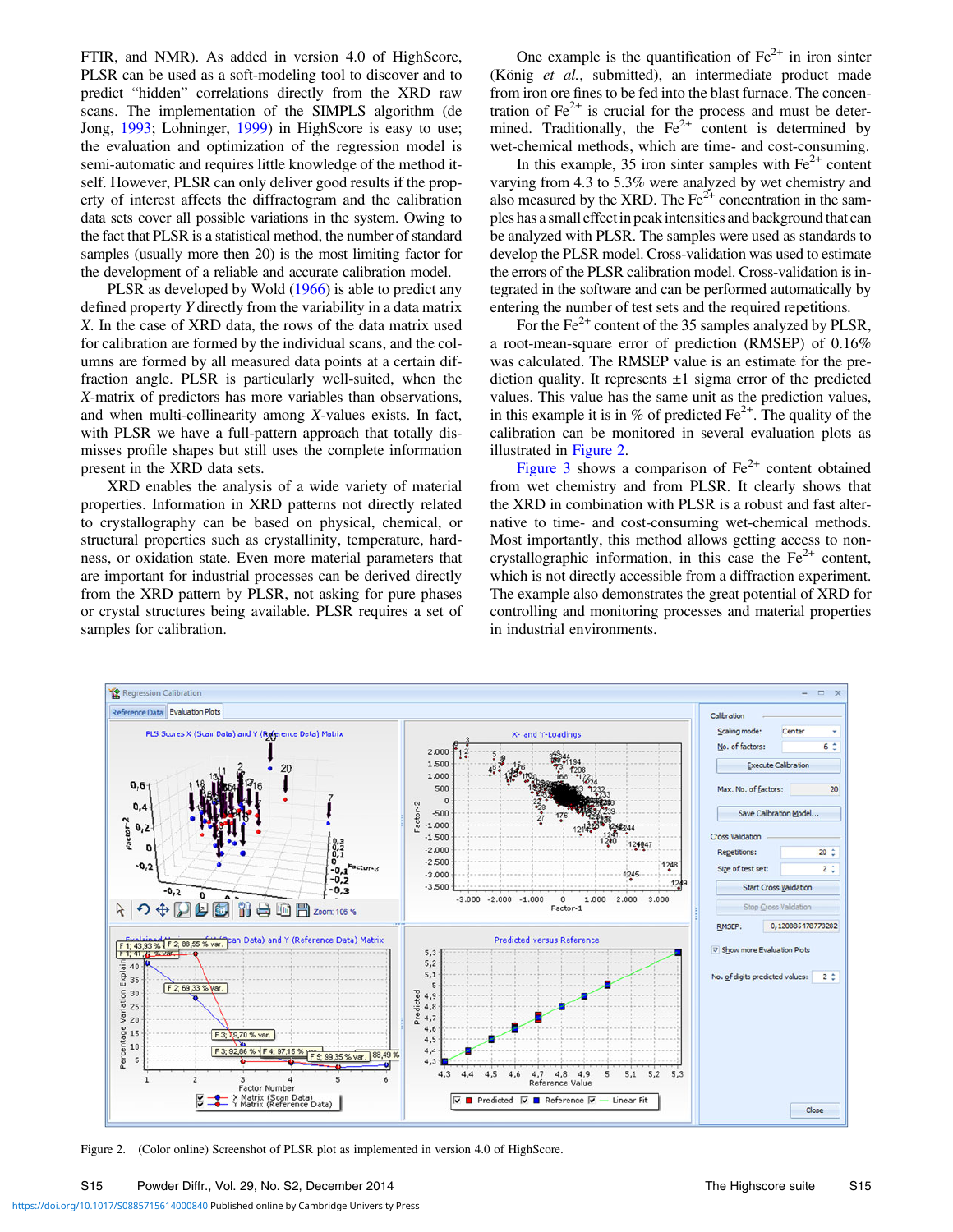<span id="page-3-0"></span>

Figure 3. Comparison of wet chemistry and PLSR results for  $Fe^{2+}$  in iron ore sinter, absolute errors (below) in % [adapted from König et al. (submitted)].



Figure 4. (Color online) Illustration of the bitmap-to-scan converter in HighScore 4.0: (a) scanned picture of the powder pattern taken by Matyi and Baboian ([1986\)](#page-4-0), (b) converted scan from the bitmap, and (c) resulting quantitative Rietveld analysis.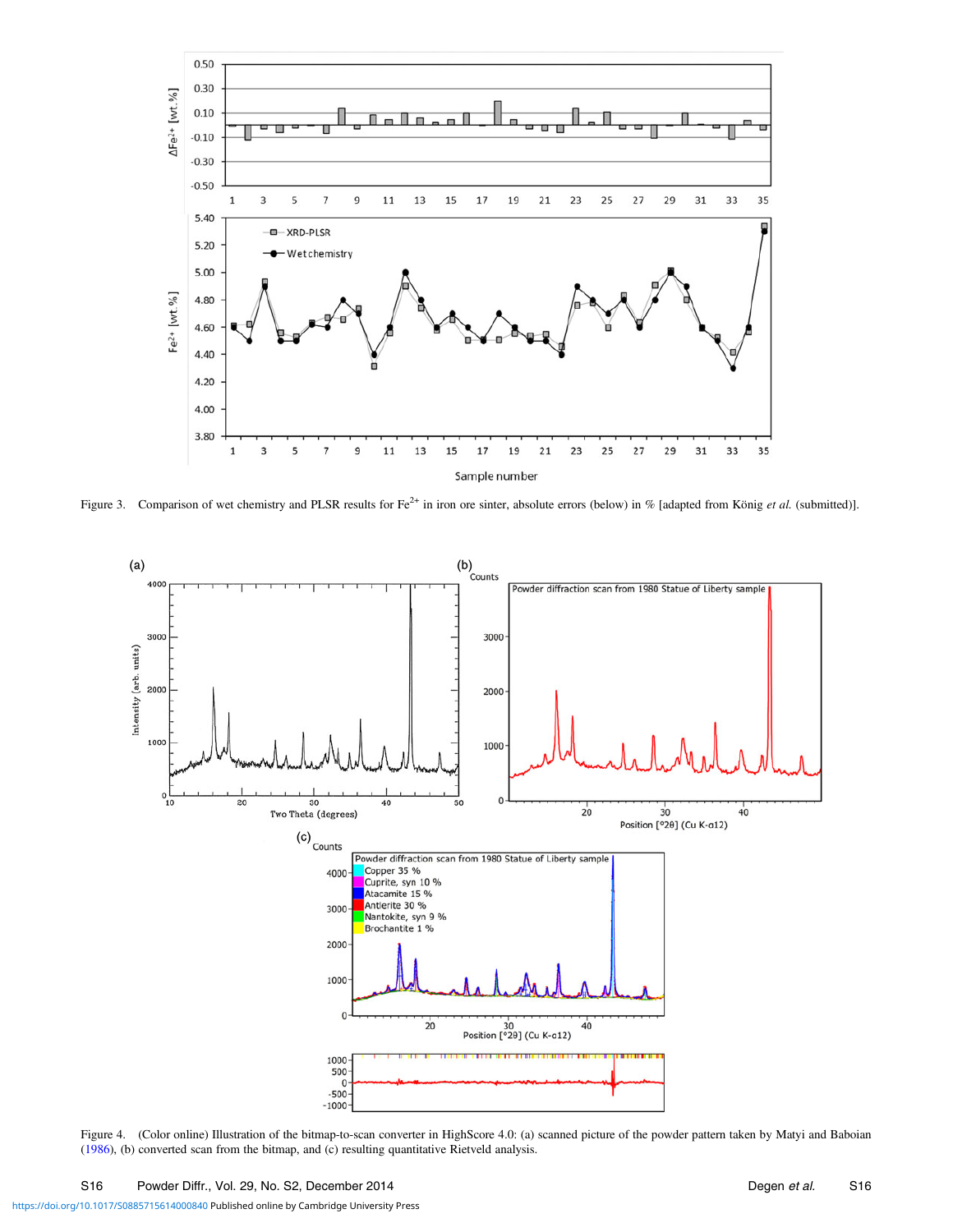## <span id="page-4-0"></span>IV. ADDITIONAL FUNCTIONAL FUNCTIONAL

In addition to the major functions, the HighScore suite contains an extensive online help system with examples for self-instruction, a complete description of the applied methods and an up-to-date literature list. Auxiliary functions such as a periodic table of elements, a space group explorer (230 standard and about 150 additional non-standard settings), and a calculator turning QPDA results into elements or oxides or other XRF quantities are also available with a mouse click.

Furthermore, the HighScore suite enables scripting: the possibility for users to program their own functions and dedicated interfaces in the standard Pascal programming language. A small IDE with debug facilities, intelligent code completion, and drag & drop user interface design is part of the Plus option.

Below, we present some of the latest unique additions to the suite such as the semi-automatic bitmap-to-scan converter, and the charge flipping algorithm.

#### A. Bitmap-to-scan converter

HighScore's bitmap-to-scan converter generates an XRD scan from a graphic file or from a picture printed on paper. One can either load a bitmap from a file or copy a bitmap from the clipboard. A press-button option does the actual work and tries to find the scan data inside a rectangular box. This is done by analyzing the black levels at each pixel position. It is possible to restore the original, unchanged bitmap at any time. The user enters the  $2\theta$  and intensity ranges, and selects a linear, square-root, or logarithmic intensity scale. The resulting pattern can either be stored, copied, or opened as a new HighScore document (.HPF) using the toolbar possibilities.

As an example of this new feature, we have reinvestigated the analysis of the patina of the Statue of Liberty published in the first volume of Powder Diffraction (Matyi and Baboian, 1986). This is illustrated in [Figure 4](#page-3-0) where we present respectively the scan of [Figure 4](#page-3-0) from Matyi and Baboian (1986), the converted scan and the phase quantification by the Rietveld analysis of the sample, which was not done at that time.

The quantitative Rietveld analysis reveals the patina being composed of 35% copper, 10% cuprite ( $Cu<sub>2</sub>O$ ), 15% atacamite  $\text{[Cu}_2\text{Cl(OH)}_3\text{]}$ , 30% antlerite  $\text{[Cu}_3\text{OH})_4\text{SO}_4\text{]}$ , and 9% nantokite (CuCl). The presence of a small amount of an additional phase, namely brochantite  $\text{[Cu}_4\text{SO}_4(\text{OH})_6$ , of the order of 1%, is possible. This additional phase explains the reflection around  $2\theta = 23.2^{\circ}$ , which otherwise would not be indexed.

# $\blacksquare$

Charge flipping is a modern method to overcome the phase problem and to solve crystal structures from powder dif-fraction data (Oszlányi and Sütő, [2004,](#page-5-0) [2005](#page-5-0)). HighScore Plus has included the Superflip algorithm by Palatinus and Chapuis [\(2007](#page-5-0)). This is actually an extension of the original ideas from Oszlányi and Sütő covering incommensurately modulated structures, but has now become an all-purpose tool. The problem of strong overlapping peaks in powder diffraction can be tackled with a histogram-matching algorithm by Baerlocher et al. (2007). Finally, the resulting electron density map is analyzed with the program EDMA by van Smaalen et al. [\(2003](#page-5-0)) and is displayed graphically.

In this paper, we briefly presented the HighScore suite, PANalytical's commercial powder diffraction analysis software. One single program enables the user to carry out the whole range of possible crystallographic analyses and more. Phase identification, indexing, classical, and non-classical Rietveld refinements, up to solving crystal structures from powder diffraction data and application of statistical methods and automatic analysis of large datasets are possible within the HighScore suite. Beginners and standard users can easily start data evaluation, whereas advanced users are still able to customize refinement routines using the full range of the various complex subroutines within the suite. The HighScore suite is under constant development.

- Baerlocher, C., McCusker, L., and Palatinus, L. (2007). "Charge flipping combined with histogram matching to solve complex crystal structures from powder diffraction data", Z. Kristalogr. 222, 47–53.
- Belsky, A., Hellenbrandt, M., Karen, V. L., and Luksch, P. (2002). "New developments in the Inorganic Crystal Structure Database (ICSD): accessibility in support of materials research and design", Acta Crystallogr. B 58, 364–369.
- Bergerhoff, G. and Brown, I. D. (1987). "Crystallographic Databases", F. H. Allen et al. (Hrsg.) Chester, International Union of Crystallography.
- de Jong, S. (1993). "SIMPLSR: an alternative approach to partial least squares regression", Chemometr. Intell. Lab. Syst. 18, 251–263.
- Downs, R. T. and Hall-Wallace, M. (2003). "The American mineralogist crystal structure database", Am. Mineral. 88, 247–250.
- Fuellmann, T., Witzke, T., and van Weeren, H. (2013). "Using XRD to cut CO2", Int. Cem. Rev., September 2013, 48–52.
- Grazulis, S., Chateigner, D., Downs, R. T., Yokochi, A. T., Quiros, M., Lutterotti, L., Manakova, E., Butkus, J., Moeck, P., and Le Bail, A. (2009). "Crystallography open database – an open-access collection of crystal structures", J. Appl. Crystallogr. 42, 726–729.
- Gražulis, S., Daškevič, A., Merkys, A., Chateigner, D., Lutterotti, L., Quirós, M., Serebryanaya, N. R., Moeck, P., Downs, R. T., and LeBail, A. (2012). "Crystallography Open Database (COD): an open-access collection of crystal structures and platform for world-wide collaboration", Nucleic Acids Res. 40, D420–D427.
- Hill, R. J. and Howard, C. J. (1986). A Computer Program for Rietveld Analysis of Fixed Wavelength X-ray and Neutron Diffraction Patterns (Report M112). Australian Atomic Energy Commission Research.
- ICDD PDF-4+ (2014), edited by Dr. Soorya Kabekkodu, International Centre for Diffraction Data, Newtown Square, PA, USA.
- König, U., Degen, Th., and Norberg, N. (submitted). "PLSR as a new XRD method for downstream processing of ores – Case study:  $Fe<sup>2+</sup>$  determination in iron ore sinter", Powder Diffr., (In press).
- Le Bail, A., Duroy, H., and Fourquet, J. L. (1988). "Ab-initio structure determination of  $LiSbWO<sub>6</sub>$  by x-ray powder diffraction", Mater. Res. Bull. 23, 447.
- Levenberg, K. (1944). "A method for the solution of certain non-linear problems in least squares", Q. Appl. Math. 2, 164.
- Lohninger, H. (1999). Teach/Me Data Analysis (Springer-Verlag, Berlin-New York–Tokyo).
- Madsen, I. C., Scarlett, N. V. Y., Lachlan Cranswick, M. D., and Lwin, T. (2001). "Outcomes of the International Union of Crystallography Commission on Powder Diffraction Round Robin on quantitative phase analysis: samples 1a to 1 h", J. Appl. Crystallogr. 34, 409.
- Marquardt, D. W. (1963). "An algorithm for least-squares estimation of nonlinear parameters", J. Soc. Ind. Appl. Math. 11, 431.
- Matyi, R. J. and Baboian, R. (1986). "An X-Ray diffraction analysis of the patina of the statue of liberty", Powder Diffr. 1, 299.